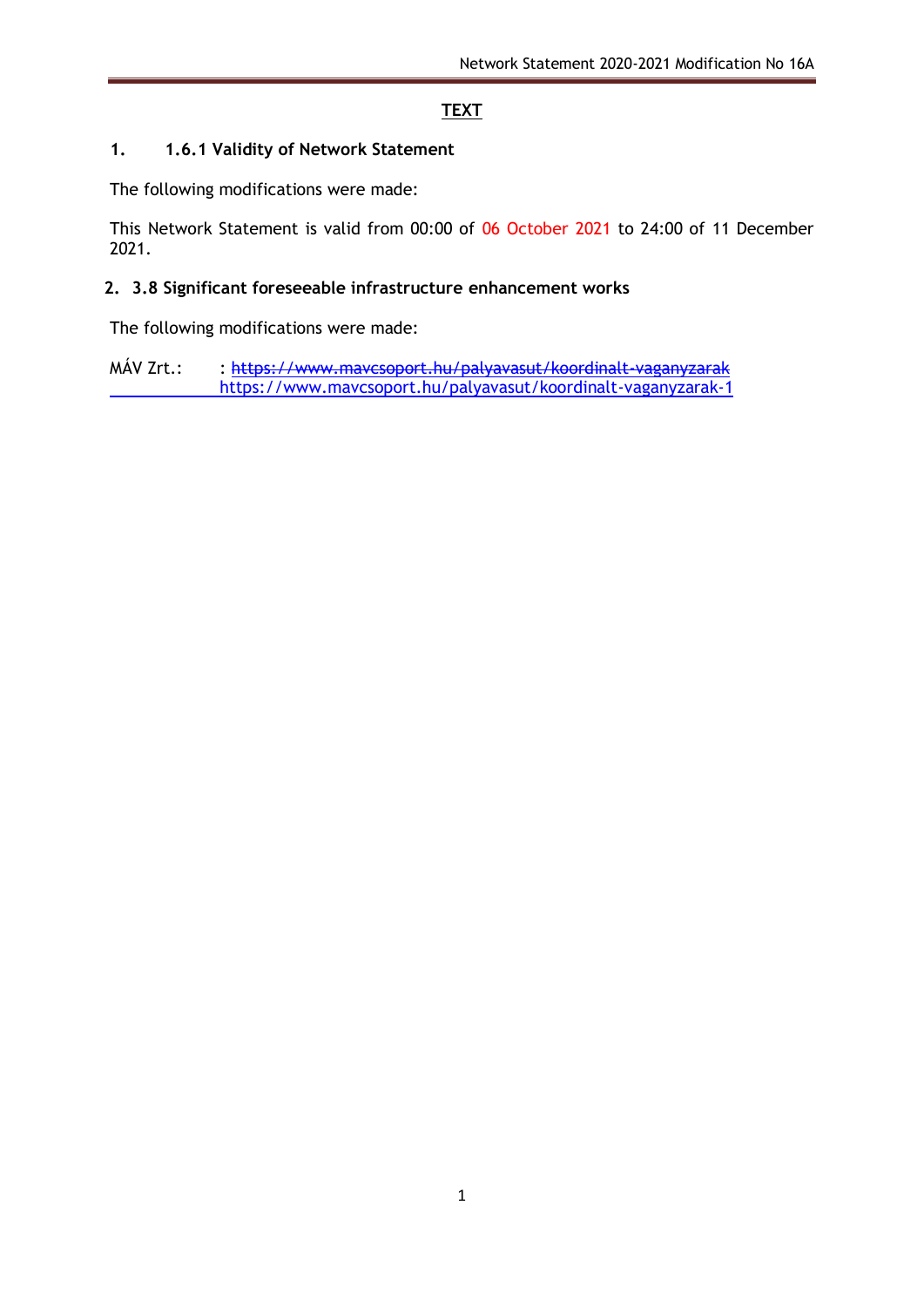# **ANNEXES**

**3. 3.3.1.3 Position of stations and service places on railway lines; main technical and operational characteristics – GYSEV Zrt.**

The following modifications were made:

|             |                | Name of the service place | of service place<br>Statistical number | Service place |                 |                                |                 | Track                       |                  |                                       |                      |                   |                            |                                 |                                         |                                                     |                           |                       |                                    |              |                     |                              |
|-------------|----------------|---------------------------|----------------------------------------|---------------|-----------------|--------------------------------|-----------------|-----------------------------|------------------|---------------------------------------|----------------------|-------------------|----------------------------|---------------------------------|-----------------------------------------|-----------------------------------------------------|---------------------------|-----------------------|------------------------------------|--------------|---------------------|------------------------------|
| Line number | IT line number |                           |                                        | Without staff | Remote operated | Signalling equipment           | Train formation | Suitable for train corssing | Number/name      | Function<br>(passenger/freight/other) | Electrified<br>(yes) | Length $(m)$      | Through main line<br>(yes) | Designated to go-round<br>(yes) | length/width/height of<br>platform (m)) | Személyek által elfoglaltnak<br>minősül-e<br>(igen) | storage<br>Designated for | Preheating/precooling | power<br>to electric<br>Connection | Water supply | Connection to sewer | Equipped with inspection pit |
| 18          |                | Kámon mh.                 | 47951                                  | yes           |                 |                                |                 |                             | Ι.               |                                       |                      |                   |                            |                                 | 120/2,7/0,15*<br>90/3,1/0,55**          |                                                     |                           |                       |                                    |              |                     |                              |
| 18          |                | Gencsapáti alsó mh.       | 05504                                  | yes           |                 |                                |                 |                             | Η.               |                                       |                      |                   |                            |                                 | $150/1,5/0*$<br>90/3,5/0,55**           |                                                     |                           |                       |                                    |              |                     |                              |
| 18          |                | Gencsapáti felső mh.      | 45989                                  | yes           |                 |                                |                 |                             | Η.               |                                       |                      |                   |                            |                                 | $150/1,5/0*$<br>90/3,2/0,55**           |                                                     |                           |                       |                                    |              |                     |                              |
| 18          |                | Gyöngyösfalu mh.          | 05512                                  | yes           |                 |                                |                 |                             | Ι.               |                                       |                      |                   |                            |                                 | $150/1,5/0*$<br>90/3,4/0,55**           |                                                     |                           |                       |                                    |              |                     |                              |
| 18          |                | Lukácsháza alsó mh.       | 45997                                  | yes           |                 |                                |                 |                             | Ι.               |                                       |                      |                   |                            |                                 | $150/1,5/0*$<br>90/3,6/0,55**           |                                                     |                           |                       |                                    |              |                     |                              |
| 18          |                | Lukácsháza mh.            | 05220                                  | yes           |                 |                                |                 |                             | Ι.               |                                       |                      |                   |                            |                                 | $150/1,5/0*$<br>90/3,6/0,55**           |                                                     |                           |                       |                                    |              |                     |                              |
| 18          |                | Kőszegfalva mh.           | 46003                                  | yes           |                 |                                |                 |                             | $\mathbf{I}$ .   |                                       |                      |                   |                            |                                 | $80/1,2/0*$<br>90/3,5/0,55**            |                                                     |                           |                       |                                    |              |                     |                              |
| 18          |                | Kőszeg                    | 05538                                  |               |                 | pointlock<br>key<br>identifier | yes             |                             |                  |                                       |                      |                   |                            |                                 |                                         |                                                     |                           |                       |                                    |              |                     |                              |
|             |                |                           |                                        |               |                 |                                |                 |                             | Ι.               | other*<br>passenger/freight**         |                      | 310<br>336**      |                            |                                 | 100/5,7/0,55**                          |                                                     |                           |                       |                                    |              |                     |                              |
|             |                |                           |                                        |               |                 |                                |                 |                             | $\mathbf{II}$ .  | passenger/freight                     |                      | $519*$<br>150**   |                            |                                 | 200/5,2/0,30*<br>14                     |                                                     |                           |                       |                                    |              |                     |                              |
|             |                |                           |                                        |               |                 |                                |                 |                             | III.             | passenger/freight                     |                      | $395*$<br>$142**$ |                            | yes*                            | 200/5,2/0,30*<br>×.                     |                                                     |                           |                       |                                    |              |                     |                              |
|             |                |                           |                                        |               |                 |                                |                 |                             | IV.              | other                                 |                      | $395*$<br>$90**$  |                            |                                 |                                         |                                                     |                           |                       |                                    |              |                     |                              |
|             |                |                           |                                        |               |                 |                                |                 |                             | $V^*$            | other*                                |                      | $142*$            |                            |                                 |                                         |                                                     |                           |                       |                                    |              |                     |                              |
|             |                |                           |                                        |               |                 |                                |                 |                             | $V!^*$           | other*                                |                      | $100*$            |                            |                                 |                                         |                                                     |                           |                       |                                    |              |                     |                              |
|             |                |                           |                                        |               |                 |                                |                 |                             | $VII.*$          | other*                                |                      | $41*$             |                            |                                 |                                         |                                                     |                           |                       |                                    |              |                     |                              |
|             |                |                           |                                        |               |                 |                                |                 |                             | $V^{\star\star}$ | other**                               |                      | $142**$           |                            |                                 |                                         |                                                     |                           |                       |                                    |              |                     |                              |
|             |                |                           |                                        |               |                 |                                |                 |                             | $W^{\star\star}$ | other**                               |                      | $400**$           |                            |                                 |                                         |                                                     |                           |                       |                                    |              |                     |                              |
|             |                |                           |                                        |               |                 |                                |                 |                             | <b>VII.**</b>    | other**                               |                      | $41**$            |                            |                                 |                                         |                                                     |                           |                       |                                    |              |                     |                              |